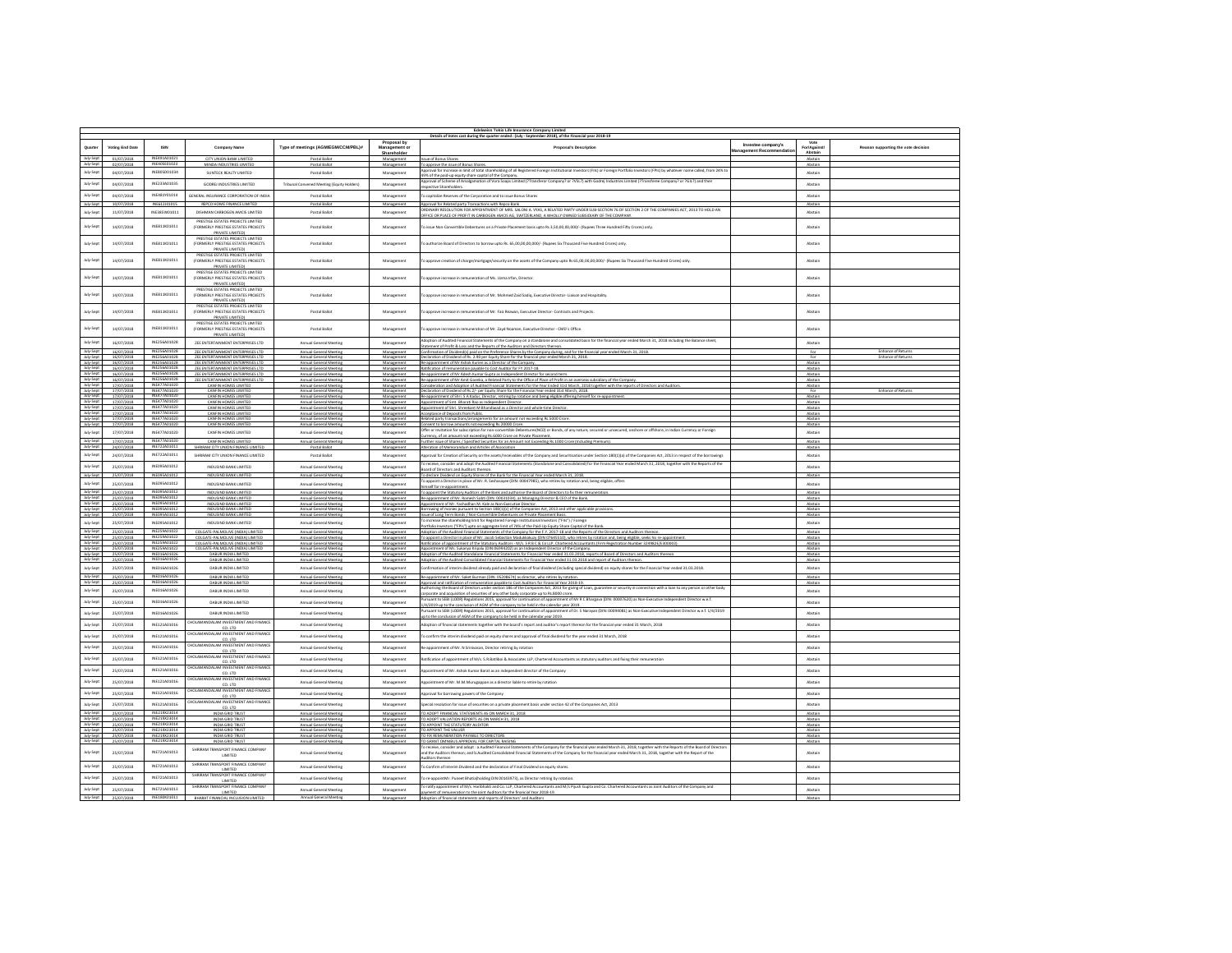| July-Sept                           | 25/07/2018               | INF180001011                 | BHARAT FINANCIAL INCLUSION LIMITED                                       | Annual General Meeting                           | Manazement               | Reappointment of Mr.Ashish Lakhanpal as a Director                                                                                                                                                                                                                                                                          | Abstain            |                           |
|-------------------------------------|--------------------------|------------------------------|--------------------------------------------------------------------------|--------------------------------------------------|--------------------------|-----------------------------------------------------------------------------------------------------------------------------------------------------------------------------------------------------------------------------------------------------------------------------------------------------------------------------|--------------------|---------------------------|
| July-Sept<br>July-Sept              | 25/07/2018<br>25/07/2018 | INE180K01011<br>INF18001011  | BHARAT FINANCIAL INCLUSION LIMITED<br>BHARAT FINANCIAL INCLUSION LIMITED | Annual General Meeting                           | Management<br>Management | Ratification of appointment of BSR & Associates LLP. Chartered Accountants as Statutory Auditors<br>Reappointment of Mr.M. Ramachandra Rao as the Managing Director & Chief Exective Officer of the Compan                                                                                                                  | Abstain<br>Abstair |                           |
| July-Sept                           | 25/07/2018               | INE180K01011                 | BHARAT FINANCIAL INCLUSION LIMITED                                       | Annual General Meeting                           | Management               | Issuance of Non-Convertible Debentures and other debt securities                                                                                                                                                                                                                                                            | Abstain            |                           |
|                                     |                          |                              |                                                                          |                                                  |                          | and adopt the financial statements (standalone and consolidated) of the Company for the year ended 31 March 2018 including t                                                                                                                                                                                                |                    |                           |
| July-Sept                           | 26/07/2018               | INE089A01023                 | DR. REDDY'S LARORATORIES LIMITED.                                        | Annual General Meeting                           | Management               | udited balance sheet as at 31 March 2018 and the statement of profit and loss of the company for the year ended on that date, along with the reports of the board of director:                                                                                                                                              | Abstain            |                           |
| July-Sept                           | 26/07/2018               | INE089A01023                 | DR. REDDY'S LABORATORIES LIMITED                                         | Annual General Meeting                           | Management               | nd auditors thereon.<br>Ordinary resolution - To declare dividend on the equity shares for the financial year 2017-18.                                                                                                                                                                                                      | For                |                           |
| July-Sept                           | 26/07/2018               | INFORRAD1023                 | DR. REDDY'S LABORATORIES LIMITED                                         | Annual General Meeting                           | Management               | Irdinary resolution -To re-appoint Mr. K Satish Reddy (DIN: 00129701), who retires by rotation, and being eligible offers himself for the re-appointmen                                                                                                                                                                     | Abstair            |                           |
| July-Sept                           | 26/07/2018               | INE089A01023                 | DR. REDDY'S LABORATORIES LIMITED                                         | Annual General Meeting                           | Management               | pecial resolution - Re-appointment of Mr. Anupam Puri (DIN: 00209113) as an independent Director for a second term of one year period. in terms of Section 149 of the                                                                                                                                                       | Abstain            |                           |
|                                     |                          |                              |                                                                          |                                                  |                          | mpanies Act, 2013.                                                                                                                                                                                                                                                                                                          |                    |                           |
| July-Sept                           | 26/07/2018               | INE089A01023                 | DR. REDDY'S LARORATORIES LIMITED.                                        | Annual General Meeting                           | Management               | Ordinary resolution - Appointment of Mr. Prasad R Menon (DIN: 00005078) as an Independent Director in terms of Section 149 of the Companies Act. 2013 for a term of five                                                                                                                                                    | Abstain            |                           |
| July-Sept                           | 26/07/2018               | INE089A01023                 | DR. REDDY'S LABORATORIES LIMITED                                         | Annual General Meeting                           | Management               | Special resolution - Approval of "Dr. Reddy's Employees Stock Option Scheme, 2018".                                                                                                                                                                                                                                         | Abstain            |                           |
| July-Sept                           | 26/07/2018               | INE089A01023                 | DR. REDDY'S LABORATORIES LIMITED                                         | Annual General Meeting                           | Management               | pecial resolution - Grant of stock options to the employees of the subsidiary company(ies) of the Company under 'Dr. Reddy's Employees Stock Option Scheme, 2018'.                                                                                                                                                          | Abstain            |                           |
|                                     |                          | INFORMAD1023                 |                                                                          |                                                  |                          |                                                                                                                                                                                                                                                                                                                             |                    |                           |
| July-Sept<br>July-Sept              | 26/07/2018<br>26/07/2018 | INE089A01023                 | DR. REDDY'S LABORATORIES LIMITED<br>DR. REDDY'S LABORATORIES LIMITED     | Annual General Meeting<br>Annual General Meeting | Manazement<br>Manazement | Special resolution - Implementation of the 'Dr. Reddy's Employees Stock Option Scheme. 2018' through Dr. Reddy's Employees ESOS Trust<br>Special resolution - Authorisation to Dr. Reddy's Employees ESOS Trust for secondary acquisition of equity shares for the purpose of stock optic                                   | Abstain<br>Abstain |                           |
| July-Sept                           |                          | INE089A01023                 |                                                                          |                                                  |                          |                                                                                                                                                                                                                                                                                                                             |                    |                           |
|                                     | 26/07/2018               |                              | DR. REDDY'S LABORATORIES LIMITED                                         | Annual General Meeting                           | Management               | Ordinary resolution - To ratify the remuneration payable to cost auditors, M/s. Sagar & Associates, cost accountants for the financial year ending 31 March 2019.                                                                                                                                                           | Abstain            |                           |
| July-Sept                           | 26/07/2018               | INE154A01025                 | <b>ITC LIMITED</b>                                                       | Annual General Meeting                           | Management               | consider and adopt the Financial Statements of the Company for the financial year ended 31st March, 2018, the Consolidated Financial Statements for the said financial year                                                                                                                                                 | Abstain            |                           |
| July-Sept                           | 26/07/2018               | INE154A01025                 | <b>ITC LIMITED</b>                                                       | Annual General Meeting                           | Management               | ind the Reports of the Board of Directors and the Auditors.<br>To declare dividend for the financial year ended 31st March, 2018.                                                                                                                                                                                           | For                | Enhance of Ret            |
| July-Sept                           | 26/07/2018               | INE154A01025                 | <b>ITC LIMITED</b>                                                       | Annual General Meeting                           | Manazement               | To appoint a Director in place of Mr. Nakul Anand (DIN: 00022279) who retires by rotation and, being eligible, offers himself for re-election                                                                                                                                                                               | Abstain            |                           |
|                                     | 26/07/2018               | INF154401025                 | <b>ITC LIMITED</b>                                                       | Annual General Meeting                           | Management               | To appoint a Director in place of Mr. Sanjiv Puri (DIN: 00280529) who retires by rotation and, being eligible, offers himself for re-electio                                                                                                                                                                                | Abstair            |                           |
| July-Sept                           | 26/07/2018               | INE154A01025                 | ITC UMITED                                                               | Annual General Meeting                           | Management               | latification of appointment of Messrs, Deloitte Haskins & Sells, Chartered Accountants, as Auditors, from the conclusion of the 107th AGM till the conclusion of the 108th AGM                                                                                                                                              | Abstain            |                           |
| July-Sept                           | 26/07/2018               | INE154A01025                 | <b>ITC LIMITED</b>                                                       | Annual General Meeting                           | Management               | nd approval to their remuneration for the financial year 2018-19.<br>lopointment of Mr. John Pulinthanam as a Director. liable to retire by rotation                                                                                                                                                                        | Abstain            |                           |
| July-Sept                           | 26/07/2018               | INE154A01025                 | <b>ITC LIMITED</b>                                                       | Annual General Meeting                           | Management               | e-designation of Mr. Sanjiv Puri as Managing Director with effect from 16th May, 2018.                                                                                                                                                                                                                                      | Abstain            |                           |
| July-Sept                           | 26/07/2018               | INE154A01025                 | ITC LIMITED                                                              | Annual General Meeting                           | Management               | Re-appointment of Mr. Sanjiv Puri as a Director, not liable to retire by rotation, and also as Managing Director with effect from 22nd July, 2019.                                                                                                                                                                          | Abstain            |                           |
| July-Sept                           | 26/07/2018               | INF154401025                 | <b>ITC LIMITED</b>                                                       | Annual General Meeting                           | Management               | Re-appointment of Mr. Nakul Anand as a Director, liable to retire by rotation, and also as Wholetime Director with effect from 3rd January, 2019.<br>Re-appointment of Mr. Rajiv Tandon as a Director, liable to retire by rotati                                                                                           | Abstain            |                           |
| July-Sept                           | 26/07/2018               | INE154A01025                 | ITC LIMITED                                                              | Annual General Meeting                           | Manazement               | pproval in terms of the SEBI (listing Obligations and Disclosure Requirements) (Amendment) Regulations, 2018, to the remuneration of Mr. Yogesh Chander Deveshwar as                                                                                                                                                        | Abstain            |                           |
| July-Sept                           | 26/07/2018               | INE154A01025                 | ITC LIMITED                                                              | Annual General Meeting                           | Management               | hairman for the period from 1st April, 2019 to 4th February, 2020.                                                                                                                                                                                                                                                          | Abstain            |                           |
| July-Sept                           | 26/07/2018               | INE154A01025                 | ITC LIMITED                                                              | Annual General Meeting                           | Management               | -appointment of Mr. Yogesh Chander Deveshwar as Non-Executive Director, not liable to retire by rotation, and Chairman for the period from 5th February, 2020 to 3rd                                                                                                                                                        | Abstain            |                           |
|                                     |                          |                              |                                                                          |                                                  |                          | ebruary, 2022.<br>pproval in terms of the SEBI (Listing Obligations and Disclosure Requirements) (Amendment) Regulations, 2018, to the continuation of Mr. Sahibzada Syed Habib-ur-Rehman a                                                                                                                                 |                    |                           |
| July-Sept                           | 26/07/2018               | INE154A01025                 | ITC LIMITED                                                              | Annual General Meeting                           | Management               | independent Director for the period from 20th March, 2019 to 14th September, 2019                                                                                                                                                                                                                                           | Abstain            |                           |
| July-Sept                           | 26/07/2018               | INE154A01025                 | <b>ITC LIMITED</b>                                                       | Annual General Meeting                           | Management               | appointment of Mr. Shilabhadra Banerjee as an Independent Director with effect from 30th July, 2019.                                                                                                                                                                                                                        | Abstair            |                           |
| July-Sept                           | 26/07/2018               | INF154401025                 | ITC UMITED                                                               | Annual General Meeting                           | Management               | emuneration by way of commission to the Non-Executive Directors, annually, for a period not exceeding five years, for each of the financial years commencing from 1st April.                                                                                                                                                | Abstain            |                           |
| July-Sept                           |                          | INE154A01025                 | ITC LIMITED                                                              |                                                  |                          | Ratification of remuneration of Mr. P. Raju Iyer, Cost Auditor, for the financial year 2018-19.                                                                                                                                                                                                                             | Abstain            |                           |
| July-Sept                           | 26/07/2018<br>26/07/2018 | INE154A01025                 | <b>ITC LIMITED</b>                                                       | Annual General Meeting<br>Annual General Meeting | Management<br>Management | Ratification of remuneration of Messrs. Shome & Banerjee, Cost Auditors, for the financial year 2018-19                                                                                                                                                                                                                     | Abstain            |                           |
|                                     |                          |                              |                                                                          |                                                  |                          | o receive, consider and adopt :                                                                                                                                                                                                                                                                                             |                    |                           |
| July-Sept                           | 26/07/2018               | INE262H01013                 | PERSISTENT SYSTEMS LIMITED                                               | Annual General Meeting                           | Management               | Audited Financial Statements, Reports of the Board of Directors and Auditors thereon, and b.Audited Consolidated Financial Statements                                                                                                                                                                                       | Abstain            |                           |
| July-Sept                           |                          | INF262H01013                 |                                                                          |                                                  |                          |                                                                                                                                                                                                                                                                                                                             |                    |                           |
|                                     | 26/07/2018               |                              | PERSISTENT SYSTEMS                                                       | Annual General Meetin                            | Managemen                | To confirm the payment of interim Dividend of INR 7 per share and to approve a Final Dividend of INR 3 per share for the Financial Year 2017-18<br>o appoint a director in place of Mr. Thomas Kendra (DIN: 07406678), Non-Executive Non-Independent Director who retires by rotation and has confirmed his eligibility and |                    |                           |
| July-Sept                           | 26/07/2018               | INE262H01013                 | PERSISTENT SYSTEMS LIMITED                                               | Annual General Meeting                           | Management               | lingness to accept office, if re-appointed                                                                                                                                                                                                                                                                                  | Abstair            |                           |
| July-Sept                           | 26/07/2018               | INE262H01013                 | PERSISTENT SYSTEMS LIMITED                                               | Annual General Meeting                           | Management               | appoint Dr. Anant Deep Jhingran (DIN: 05116722) as an Independent Director of the Company, not liable to retire by rotation, to hold office for 5 (Five) consecutive years i.e.                                                                                                                                             | Abstain            |                           |
|                                     |                          |                              |                                                                          |                                                  |                          | p to November 20, 2022                                                                                                                                                                                                                                                                                                      |                    |                           |
| July-Sept                           | 26/07/2018               | INF262H01013                 | PERSISTENT SYSTEMS LIMITED                                               | Annual General Meeting                           | Management               | o appoint Prof. Deepak B. Phatak (DIN: 00046205) as an independent Director of the Company, not liable to retire by rotation, to hold office for 5 (Five) consecutive years i.e. up<br>o April 23, 2023                                                                                                                     | Abstair            |                           |
| July-Sept                           | 26/07/2018               | INE262H01013                 | PERSISTENT SYSTEMS LIMITED                                               |                                                  |                          | ent Mr. Guy Elferman (DIN: 08101854) as an Independent Director of the Company, not liable to retire by rotation, to hold office for 5 (Five) consecutive years i.e. up to                                                                                                                                                  |                    |                           |
|                                     |                          |                              |                                                                          | Annual General Meeting                           | Management               | oril 23, 2023                                                                                                                                                                                                                                                                                                               | Abstain            |                           |
| July-Sept                           | 26/07/2018               | INE262H01013                 | PERSISTENT SYSTEMS LIMITED                                               | Annual General Meeting                           | Management               | p appoint Mr. Sunil Sapre (DIN: 06475949) as an Executive Director of the Company, liable to retire by rotation to hold office for 3 (Three) consecutive years i.e. up to January                                                                                                                                           | Abstain            |                           |
|                                     |                          |                              |                                                                          |                                                  |                          | 6.2021<br>option of Audited Financial Statements including Consolidated Audited Financial Statements and Reports of Board of Directors and Auditors of the Company for the year ende                                                                                                                                        |                    |                           |
| July-Sept                           | 26/07/2018               | INE602A01023                 | PHILLIPS CARBON BLACK LIMITED                                            | Annual General Meeting                           | Management               | 31st March, 2018                                                                                                                                                                                                                                                                                                            | Abstain            |                           |
| July-Sept                           | 26/07/2018               | INE602A01023                 | PHILLIPS CARBON BLACK LIMITED                                            | Annual General Meeting                           | Management               | confirm Interim Dividend @ 60% (i.e. Rs. 6/- on the face value of Rs. 10/- per equity share) and to declare Final Dividend @ 60% (Rs. 1.20/- on the face value of Rs. 2/- per                                                                                                                                               | For                | <b>Enhance of Returns</b> |
|                                     |                          | INF602401023                 |                                                                          | <b>Annual General Meeting</b>                    |                          | uity share) for the financial year ended 31st March, 2018                                                                                                                                                                                                                                                                   |                    |                           |
| July-Sept<br>July-Sept              | 26/07/2018<br>26/07/2018 | INE602A01023                 | PHILLIPS CARBON BLACK LIMITED<br>PHILLIPS CARBON BLACK LIMITED           | Annual General Meeting                           | Manazement<br>Manazement | Re-appointment of Mr. Saniiv Goenka, as a Director of the Company<br>Ratification of appointment of M/S.S R Batliboi & Co., LLP, Chartered Accountants as the Statutory Auditors of the Company.                                                                                                                            | Abstain<br>Abstain |                           |
|                                     |                          | INE602A01023                 |                                                                          |                                                  |                          | creasing the limit of investment by Foreign Portfolio Investors (FPIs) and or Foreign Institutional Investors (FIIs) in the paid-up share capital of the Company                                                                                                                                                            |                    |                           |
| July-Sept                           | 26/07/2018               |                              | PHILLIPS CARBON BLACK LIMITED                                            | Annual General Meeting                           | Management               |                                                                                                                                                                                                                                                                                                                             | Abstain            |                           |
| July-Sept                           | 26/07/2018               | INE602A01023                 | PHILLIPS CARBON BLACK LIMITED                                            | ual General Meeting                              | Management               | atification of remuneration of M/S. Shome & Banerjee, Cost Auditors of the Company.                                                                                                                                                                                                                                         | Abstair            |                           |
| July-Sept                           | 26/07/2018               | F169401031                   | COROMANDEL INTERNATIONAL LIMITED                                         | Annual General Meeting                           | Management               | dootion of Audited Standalone Financial Statements for the financial year ended March 31, 2018, together with the Reports of the Auditors and the Board of Directors thereor                                                                                                                                                | Abstain            |                           |
| July-Sept                           | 26/07/2018               | INE169A01031                 | COROMANDEL INTERNATIONAL LIMITED                                         | Annual General Meeting                           | Management               | Adoption of Audited Consolidated Financial Statements for the financial year ended March 31, 2018, together with the Report of the Auditors thereor                                                                                                                                                                         | Abstain            |                           |
| July-Sept                           | 26/07/2018               | INF169401031                 | COROMANDEL INTERNATIONAL LIMITED                                         |                                                  | Management               | Declaration of Dividend for the year ended March 31, 2018                                                                                                                                                                                                                                                                   | For                |                           |
| July-Sept                           | 26/07/2018               | NE169A01031                  | COROMANDEL INTERNATIONAL LIMITED                                         | Annual General Meeting                           | Management               | Appointment of Mr. M M Venkatachalam, as a Director, who retires by rotation and being eligible, offers himself for re-appointment                                                                                                                                                                                          | Abstain            |                           |
| July-Sept                           | 26/07/2018               | E169A01031                   | COROMANDEL INTERNATIONAL LIMITED                                         | Annual General Meeting                           | Management               | nt of M/s. Deloitte Haskins & Sells as Statutory Auditors for the period from the conclusion of this Annual General Meeting until the conclusion of the<br>ext Annual General Meeting                                                                                                                                       | Abstain            |                           |
| July-Sept                           | 26/07/2018               |                              | COROMANDEL INTERNATIONAL LIMITED                                         | Annual General Meeting                           |                          | bintment of Mr. M M Murugappan as a Director, who was appointed as an Additional Director and holds office upto the date of this Annual General Meeting in terms of                                                                                                                                                         |                    |                           |
|                                     |                          | E169A01031                   |                                                                          |                                                  | Management               | ection 161 of the Companies Act. 2013                                                                                                                                                                                                                                                                                       | Abstain            |                           |
| July-Sept                           | 26/07/2018               | E169A0103                    | COROMANDEL INTERNATIONAL LIMITED                                         | Annual General Meeting                           | Management               | atification of payment of Remuneration to Cost Auditors for the financial year ending March 31, 2019                                                                                                                                                                                                                        | Abstai             |                           |
| July-Sept                           | 26/07/2018               | INE774D01024                 | AAHINDRA & MAHINDRA FINANCIAL SERVICES<br>LTD                            | Annual General Meeting                           | Management               | o receive, consider and adopt the Audited Financial Statements (including Audited Consolidated Financial Statements) of the Company for the Financial Year ended 31st March,<br>2018 and the Reports of the Board of Directors and Auditors thereon.                                                                        | Abstain            |                           |
| July-Sept                           | 26/07/2018               | INE774D01024                 | MAHINDRA & MAHINDRA FINANCIAL SERVICES                                   | Annual General Meeting                           | Management               | eclaration of Dividend on Equity Shares.                                                                                                                                                                                                                                                                                    | $F_{00}$           | <b>Enhance of Returns</b> |
|                                     |                          |                              |                                                                          |                                                  |                          |                                                                                                                                                                                                                                                                                                                             |                    |                           |
| July-Sept                           | 26/07/2018               | INE774D01024                 | MAHINDRA & MAHINDRA FINANCIAL SERVICES                                   | Annual General Meeting                           | Management               | le-appointment of Dr. Anish Shah (DIN: 02719429) as a Director, who retires by rotation and, being eligible, offers himself for re-appointment.                                                                                                                                                                             | Abstain            |                           |
| July-Sept                           |                          |                              | LTD<br>MAHINDRA & MAHINDRA FINANCIAL SERVICES                            |                                                  |                          | latification of appointment of Messrs. B S R & Co. LLP, Chartered Accountants, (ICAI Firm Registration Number 101248W/W-100022), as Statutory Auditors of the Company and                                                                                                                                                   |                    |                           |
|                                     | 26/07/2018               | INE774D01024                 | LTD                                                                      | Annual General Meeting                           | Management               | pprove their remuneration.                                                                                                                                                                                                                                                                                                  | Abstain            |                           |
|                                     |                          |                              |                                                                          |                                                  |                          | o consider and adopt the Audited Financial Statements as at and for the Financial Year ended March 31, 2018 together with the Reports of the Investment Manager                                                                                                                                                             |                    |                           |
| July-Sept                           | 26/07/2018               | (E821/01014                  | IRB INVIT FUND                                                           | Annual General Meeting                           | Management               | fanagement Discussion & Analysis and the Report of the Auditors thereon and the Audited Consolidated Financial Statements for the year ended March 31, 2018                                                                                                                                                                 | Abstain            |                           |
| July-Sept                           | 26/07/2018               | INE821/01014                 | IRB INVIT FUND                                                           | Annual General Meeting                           | Management               | To consider ratification of appointment of Auditor and fix their remuneration                                                                                                                                                                                                                                               | Abstain            |                           |
| July-Sept                           | 26/07/2018               | INE821/01014                 | <b>IRR INVIT FLIND</b>                                                   | Annual General Meeting                           | Manazement               | To approve and adopt the valuation report issued by M/s. Walker Chandiok & Co. LLP, the Valuer, for the year ended March 31, 2018.                                                                                                                                                                                          | Abstain            |                           |
| July-Sept                           | 26/07/2018               | E821/01014                   | IRB INVIT FUN                                                            |                                                  | Management               | To appoint the Valuer<br>Ordinary Business: To receive, consider and adopt Standalone and Consolidated Audited Financial Statements of the Company for the financial year ended March 31, 2018 and                                                                                                                          | Abstair            |                           |
| July-Sept                           | 26/07/2018               | INE572E01012                 | PNB HOUSING FINANCE LIMITED                                              | Annual General Meeting                           | Management               | he Reports of the Board of Directors and Auditors thereon.                                                                                                                                                                                                                                                                  | Abstair            |                           |
| July-Sept                           | 26/07/2018               | INE572E01012                 | <b>GND WALKING CINAMIC LIMITED</b>                                       | Annual General Meeting                           | <b>Management</b>        | Ordinary Business: To declare dividend on Equity Shares at the rate of Rs. 9/- per share for the financial year 2017-18.<br>Ordinary Business: To appoint Mr. Sunil Mehta (DIN: 07430460) as non-executive director, who retires                                                                                            | 500                | Enhance of Returns        |
| July-Sept                           | 26/07/2018               | INE572E01012                 | PNB HOUSING FINANCE LIMITED                                              | Annual General Meeting                           | Management               |                                                                                                                                                                                                                                                                                                                             | Abstain            |                           |
| July-Sept                           | 26/07/2018               | INE572E01012                 | PNB HOUSING FINANCE LIMITED                                              | Annual General Meeting                           | Manazement               | Ordinary Business: To appoint the Statutory Auditors and to authorise the Board of Directors of the Company to fix their remuneration                                                                                                                                                                                       | Abstain            |                           |
| July-Sept                           |                          | INE572E01012                 | PNB HOUSING FINANCE LIMITED                                              | Annual General Meeting                           |                          | vess: To appoint Mr. Jayant Dang as an Independent Director of the Company for a term of 5 years. (This agenda item has been withdrawn, since Mr Jayant Dang has                                                                                                                                                            | Abstain            |                           |
|                                     |                          |                              |                                                                          |                                                  | Management               | resigned from the Company with effect from July 20, 2018 due to personal reasons).                                                                                                                                                                                                                                          |                    |                           |
| July-Sept                           | 26/07/2018               |                              |                                                                          |                                                  |                          |                                                                                                                                                                                                                                                                                                                             |                    |                           |
| July-Sept                           | 26/07/2018               | INE572E01012                 | PNB HOUSING FINANCE LIMITED                                              | Annual General Meeting                           | Managemen                | pecial Business: To borrow money not exceeding Rs. 90,000 crore at any point of time and to issue non-convertible debentures of face value aggregating up to Rs. 45,000 crore                                                                                                                                               | Abstair            |                           |
|                                     |                          | INFS72F01012                 | PNB HOUSING FINANCE LIMITED                                              | Annual General Meeting                           |                          |                                                                                                                                                                                                                                                                                                                             |                    |                           |
| July-Sept                           | 26/07/2018<br>26/07/2018 | INE572E01012                 | PNB HOUSING FINANCE LIMITED                                              | Annual General Meeting                           | Management<br>Manazement | Special Business: Increase in limits for investment in the equity share capital of the Company by Foreign Portfolio Investors (FPI) from 24% to 74%.<br>Special Business: Approval of PNB Housing Employees Stock Option Scheme II. 2018.                                                                                   | Abstain<br>Abstain |                           |
|                                     | 26/07/2018               | INE100A01010                 |                                                                          | Annual General Meetin                            | Manager                  | potion of the Financial Statements and Reports thereon and the Consolidated Financial Statements for the financial year ended March 31, 2018                                                                                                                                                                                |                    |                           |
| July-Sept<br>July-Sept              | 26/07/2018               | INE100A01010                 | ATUL LIMITED                                                             |                                                  | Management               | Declaration of the dividend on equity shares                                                                                                                                                                                                                                                                                | For                |                           |
|                                     | 26/07/2018               | INE100A01010<br>INF100401010 | ATUL LIMITED<br>ATUL LIMITED                                             | Annual General Meeting                           | Manazement               | Reappointment of Mr B N Mohanan as a Director                                                                                                                                                                                                                                                                               | Abstain<br>Abstain |                           |
| July-Sept<br>July-Sept<br>July-Sept | 26/07/2018<br>26/07/2018 | INE100A01010                 | ATLIL LIMITED                                                            | Annual General Meeting                           | Management<br>Manazement | Ratification of appointment of Deloitte Haskins and Sells LLP as the Statutory Auditors and fix their remuneration<br>Modification of resolution pertaining to appointment of Deloitte Haskins and Sells LLP as the Statutory Auditors                                                                                      | Abstain            |                           |
| July-Sept                           | 26/07/2018               | INE100A01010                 | ATUL LIMITED                                                             | Annual General Meeting                           | Manazement               | pointment of Mr S S Lalbhai as the Chairman and Managing Directo                                                                                                                                                                                                                                                            | Abstain            |                           |
| July-Sept                           | 26/07/2018               | INE100A01010<br>INF100401010 | ATUL LIMITED                                                             | Annual General Meeting                           | Management               | Reappointment of Mr S M Datta as an Independent Director for 5 consecutive years                                                                                                                                                                                                                                            | Abstain            |                           |
| July-Sept                           | 26/07/2018<br>26/07/2018 | INE100A01010                 | ATUL LIMITED<br>ATUL LIMITED                                             | Annual G<br>Annual General Meeting               | Manazement<br>Management | Reappointment of Mr V S Rangan as an Independent Director for S consecutive years<br>Appointment of Mr B S Mehta as an Independent Director for 5 consecutive year:                                                                                                                                                         | Abstain<br>Abstain |                           |
| July-Sept                           | 26/07/2018               | INE100A01010                 | ATUL LIMITED                                                             |                                                  | Manazement               | Approval for continuance of appointment of Mr B R Arora as an Independent Director                                                                                                                                                                                                                                          | Abstain            |                           |
| July-Sept                           | 26/07/2018               | INE100A01010<br>INF100401010 | ATUL LIMITED                                                             | Annual General Meeting                           | Management               | Approval for continuance of appointment of Mr R A Shah as a Non-executive Director                                                                                                                                                                                                                                          | Abstain            |                           |
| July-Sept<br>July-Sept              | 26/07/2018<br>26/07/2018 | INE100A01010                 | ATUL LIMITED<br>ATUL LIMITED                                             | Annual General Meeting                           | Management               | Payment of commission to Non-executive Director                                                                                                                                                                                                                                                                             | Abstair<br>Abstain |                           |
|                                     |                          | INE901L01018                 | ALEMBIC PHARMACEUTICALS LIMITED                                          |                                                  | Manazement               | Ratification of remuneration of R Nanabhov and Co for Cost Audit<br>of Financial Statements for the financial year ended 31st March, 2018.                                                                                                                                                                                  |                    |                           |
| July-Sept                           | 26/07/2018               |                              | (FORMERLY ALEMBIC PHARMA LIMITED)                                        | Annual General Meeting                           | Management               |                                                                                                                                                                                                                                                                                                                             | Abstain            |                           |
| July-Sept                           | 26/07/2018               | INE901L01018                 | ALEMBIC PHARMACEUTICALS LIMITED<br>(FORMERLY ALEMBIC PHARMA LIMITED)     | Annual General Meeting                           | Management               | eclaration of dividend on Equity Shares of the Company                                                                                                                                                                                                                                                                      | For                | Enhance of Returns        |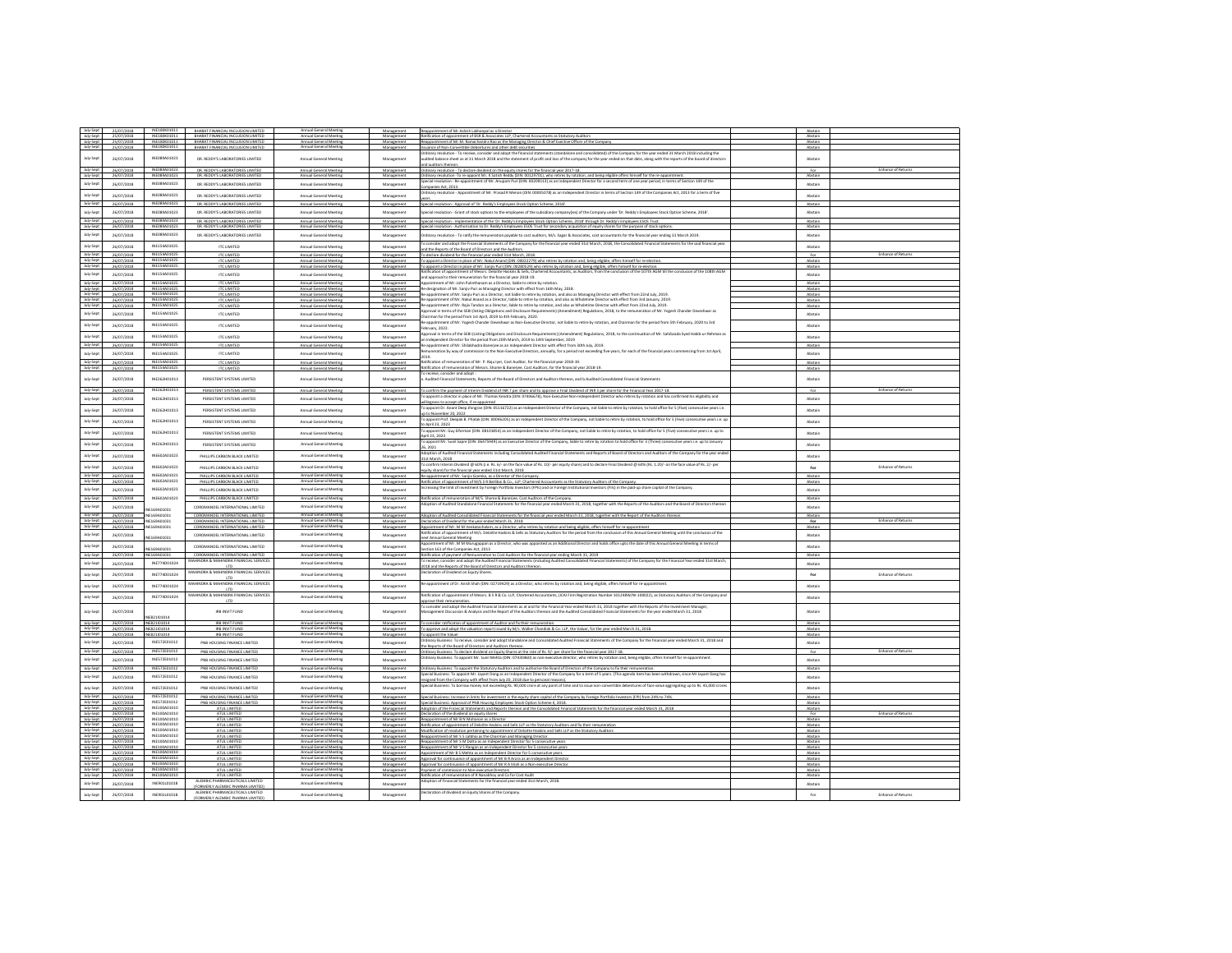| July-Sept              | 26/07/2018               | INE901L01018                 | ALEMBIC PHARMACEUTICALS LIMITED                                                | Annual General Meeting                           | Management                                            | Re-appointment of Mr. R. K. Baheti, who retires by rotation                                                                                                                                                                                                                                             | Abstain            |                           |
|------------------------|--------------------------|------------------------------|--------------------------------------------------------------------------------|--------------------------------------------------|-------------------------------------------------------|---------------------------------------------------------------------------------------------------------------------------------------------------------------------------------------------------------------------------------------------------------------------------------------------------------|--------------------|---------------------------|
| July-Sept              | 26/07/2018               | INE901L01018                 | <b>IFORMERLY ALEMBIC PHARMA LIMITED</b><br>ALEMBIC PHARMACEUTICALS LIMITED     | Annual General Meeting                           | Management                                            | tification of Remuneration to the Cost Auditor for the F.Y. 2018-19.                                                                                                                                                                                                                                    | Abstair            |                           |
|                        |                          |                              | (FORMERLY ALEMBIC PHARMA LIMITED)<br>ALEMBIC PHARMACEUTICALS LIMITED           |                                                  |                                                       | Re-appointment of Mr. Shaunak Amin (DIN 00245523) as Managing Director of the Company.                                                                                                                                                                                                                  |                    |                           |
| July-Sept              | 26/07/2018               | INE901L01018                 | (FORMERLY ALEMBIC PHARMA LIMITED)                                              | Annual General Meeting                           | Management                                            |                                                                                                                                                                                                                                                                                                         | Abstain            |                           |
| July-Sept              | 26/07/2018               | INE901L01018                 | ALEMBIC PHARMACEUTICALS LIMITED<br>(FORMERLY ALEMBIC PHARMA LIMITED)           | Annual General Meeting                           | Management                                            | wision in Remuneration payable to Mr. Pranav Amin (DIN 00245099), Managing Director of the Company.                                                                                                                                                                                                     | Abstain            |                           |
| July-Sept              | 26/07/2018               | INE901L01018                 | ALEMBIC PHARMACEUTICALS LIMITED                                                | Annual General Meeting                           | Management                                            | Re-appointment of Mr. K. G. Ramanathan (DIN 00243928) as an independent Director of the Company                                                                                                                                                                                                         | Abstain            |                           |
| July-Sept              | 26/07/2018               | INE901L01018                 | (FORMERLY ALEMBIC PHARMA LIMITED)<br>ALEMBIC PHARMACEUTICALS LIMITED           | Annual General Meeting                           | Management                                            | le-appointment of Mr. Pranay Parikh (DIN 00318726) as an Independent Director of the Company.                                                                                                                                                                                                           | Abstain            |                           |
|                        |                          |                              | FORMERLY ALEMBIC PHARMA LIMITED<br>ALEMBIC PHARMACEUTICALS LIMITED             |                                                  |                                                       | Re-appointment of Mr. Paresh Saraiya (DIN 00063971) as an independent Director of the Company.                                                                                                                                                                                                          |                    |                           |
| July-Sept              | 26/07/2018               | INE901L01018                 | (FORMERLY ALEMBIC PHARMA LIMITED)                                              | Annual General Meeting                           | Management                                            |                                                                                                                                                                                                                                                                                                         | Abstain            |                           |
| July-Sept              | 26/07/2018               | INE901L01018                 | ALEMBIC PHARMACEUTICALS LIMITED<br>FORMERLY ALEMBIC PHARMA LIMITED             | Annual General Meeting                           | Management                                            | Re-appointment of Mr. Milin Mehta (DIN 01297508) as an Independent Director of the Company.                                                                                                                                                                                                             | Abstain            |                           |
| July-Sept              | 26/07/2018               | INE901L01018                 | ALEMBIC PHARMACEUTICALS LIMITED                                                | Annual General Meeting                           | Management                                            | Imendment to the Memorandum of Association of the Company.                                                                                                                                                                                                                                              | Abstain            |                           |
| July-Sept              | 26/07/2018               | INE901L01018                 | (FORMERLY ALEMBIC PHARMA LIMITED)<br>ALEMBIC PHARMACEUTICALS LIMITED           | Annual General Meeting                           | Management                                            | Adoption of new set of Articles of Association of the Company.                                                                                                                                                                                                                                          | Abstain            |                           |
|                        |                          |                              | FORMERLY ALEMBIC PHARMA LIMITED<br>ALEMBIC PHARMACEUTICALS LIMITED             |                                                  |                                                       | ncrease in borrowing powers of the Company.                                                                                                                                                                                                                                                             |                    |                           |
| July-Sept              | 26/07/2018               | INE901L01018                 | (FORMERLY ALEMBIC PHARMA LIMITED)                                              | Annual General Meeting                           | Management                                            |                                                                                                                                                                                                                                                                                                         | Abstain            |                           |
| <b>July Spot</b>       | 26/07/2018               | INF901L01018                 | ALEMBIC PHARMACEUTICALS LIMITED<br>FORMERLY ALEMBIC PHARMA LIMITED             | Annual General Meeting                           | Manazemen                                             | Creation of charge / security over the assets / undertaking of the Company                                                                                                                                                                                                                              | Abctair            |                           |
| July-Sept              | 26/07/2018               | INE901L01018                 | ALEMBIC PHARMACEUTICALS LIMITED                                                | Annual General Meeting                           | Management                                            | Granting loan, giving guarantee or providing security in respect of any loan to Subsidiary.                                                                                                                                                                                                             | Abstain            |                           |
| July-Sept              | 26/07/2018               | INE988K01017                 | (FORMERLY ALEMBIC PHARMA LIMITED)<br>FOULTAS HOLDINGS LIMITED                  | Annual General Meeting                           | Management                                            | <b>Montion of Financial Statements</b>                                                                                                                                                                                                                                                                  | Abstain            |                           |
| July-Sept              | 26/07/2018               | INFRRRK01017                 | EQUITAS HOLDINGS LIMITED                                                       |                                                  | Managemen                                             | .<br>To appoint a Director in place of Mr Bhaskar S (DIN 02360919), who retires by rotation and being eligible, offers himself for re-appoint                                                                                                                                                           | Abstain            |                           |
| July-Sept<br>July-Sept | 26/07/2018<br>26/07/2018 | INE988K01017<br>INE988X01017 | EQUITAS HOLDINGS LIMITED<br>EQUITAS HOLDINGS LIMITED                           | Annual General Meeting<br>Annual General Meeting | Management<br>Manage                                  | Ratification of appointment of Auditors<br>ointment of Mr Viswanatha Prasad S (DIN 00574928) as Indec<br>Indent Director                                                                                                                                                                                | Abstain            |                           |
| July-Sept              | 28/07/2018               | INE221J01015                 | SHARDA CROPCHEM LIMITED                                                        | Postal Ballot                                    | Management                                            | To approve raising of additional capital by way of one or more public or private offerings to eliable investors through an issuance of equity shares or other eligible securities for an                                                                                                                | Abstain            |                           |
| July-Sept              | 29/07/2018               |                              | BHARTI AIRTEL LIMITED                                                          |                                                  | Management                                            | ount not exceeding Rs. 400 Crores.<br>o approve the proposed scheme of arrangement between the Transferor Company and Telesonic Networks Limited ("Transferee Company") and their respective shareholders                                                                                               | Abstain            |                           |
|                        |                          | 397001024                    |                                                                                | unal Convened Meeting (Equity Holders            |                                                       | nd creditors under Sections 230 to 232 of the Act ("Scheme").<br>To approve the proposed scheme of arrangement between Tata Teleservices (Maharashtra) Limited and the Applicant Company and their respective shareholders and creditors                                                                |                    |                           |
| July-Sept              | 02/08/2018               | 397001024                    | BHARTLAIRTELLIMITED                                                            | ibunal Convened Meeting (Equity Holders          | Management                                            | der Sections 230 to 232 of the Act ("Scheme")                                                                                                                                                                                                                                                           | Abstain            |                           |
| July-Sept<br>July-Sept | 04/08/2018               | INE467801029                 | TATA CONSULTANCY SERVICES LIMITED<br>OCTER & GAMBLE HYGIENE AND HEALTH CAR     | Postal Ballot<br>Postal Ballot                   | Management                                            | <b>Buy Back of Shares</b><br>pproval for appointment of Mr. Madhusudan Gopalan as Director and Managing Director of the Company for a period of five years                                                                                                                                              | For                | <b>Enhance of Returns</b> |
|                        | 08/08/2018               | E179401014                   | <b>LIMITED</b>                                                                 | Postal Ralin                                     | Management                                            |                                                                                                                                                                                                                                                                                                         | Abstain            |                           |
| July-Sept<br>July-Sept | 08/08/2018<br>08/08/2018 | INE624201016<br>INE624201016 | SOLARA ACTIVE PHARMA SCIENCES LIMITED<br>SOLARA ACTIVE PHARMA SCIENCES LIMITED | Postal Ballot                                    | Manazemen<br>Management                               | vestment in Strides Chemicals Private Limited<br>Increasing the FPI Shareholding limit under Foreign Exchange Management Act. 1999                                                                                                                                                                      | Abstain<br>Abstain |                           |
| July-Sept<br>July-Sept | 08/08/2018<br>16/08/2018 | INE624201016<br>INE860A01027 | SOLARA ACTIVE PHARMA SCIENCES LIMITED<br>HCL TECHNOLOGIES LIMITED              | Postal Ballot<br>Postal Ballot                   | Management<br>Management                              | creasing the NRI / OCI Shareholding limit under Foreign Exchange Management Act, 1999<br>Approval for the Buy-back of Equity Shares of the Company                                                                                                                                                      | Abstain            | Enhance of Returns        |
| July-Sept              | 22/08/2018               | INE009A01021                 | INFOSYS LIMITED                                                                | Postal Ballot                                    | Managemen                                             | crease in authorized share capital                                                                                                                                                                                                                                                                      | For<br>Abstair     |                           |
| July-Sept              | 22/08/2018               | INE009A01021                 | INFOSYS LIMITED                                                                | Postal Ballot                                    | Management                                            | Alteration of Clause V of Memorandum of Association to reflect the increase in the authorized share capital proposed under item no.1 and approval for the issue of bonus share<br>der item no.3                                                                                                         | $E_{0}$            | Enhance Liquidity         |
| July-Sept              | 22/08/2018               | INE009A01021                 | INFOSYS LIMITED                                                                | Postal Ballot                                    | Management                                            | Approval for the issue of bonus shares                                                                                                                                                                                                                                                                  | For                | Enhance Liquid?           |
| July-Sept<br>July-Sept | 22/08/2018               | INFODRAD1021<br>INE726G01019 | <b>NFOSYS LIMITED</b><br>ICICI PRIJDENTIAL LIFE INSURANCE COMPANY              | Postal Ballot<br>Postal Ballot                   | Manazeme                                              | pointment of Michael Gibbs as an Independent Directo<br>latification of the appointment and remuneration of Mr. N. S. Kannan (DIN: 00066009) as the Managing Director and CEO of the Company                                                                                                            | Abstai             |                           |
|                        | 24/08/2018               |                              | LIMITED                                                                        |                                                  | Management                                            |                                                                                                                                                                                                                                                                                                         | Abstain            |                           |
| July-Sept              | 24/08/2018               | INF726601019                 | ICICI PRIJDENTIAL LIFE INSURANCE COMPANY<br>LIMITED                            | Postal Ballot                                    | Management                                            | latification of the appointment of Mr. Sandeep Bakhshi (DIN: 00109206) as the Non-executive Director of the Company.                                                                                                                                                                                    | Abstain            |                           |
| July-Sept              | 24/08/2018               | INE726G01019                 | ICICI PRIJDENTIAL LIFE INSURANCE COMPANY<br>LIMITED                            | Postal Ballot                                    | Management                                            | Approval of revised remuneration of Mr. Puneet Nanda (DIN: 02578795). Executive Director designated as Deputy Managing Director of the Company                                                                                                                                                          | Abstain            |                           |
| July-Sept              | 27/08/2018               |                              | <b>BHARTLAIRTELLIMITED</b>                                                     |                                                  | Management                                            | Approval of the composite scheme of arrangement between Tata Teleservices Limited. Bharti Airtel Limited and Bharti Hexacom Limited and their respective shareholders and                                                                                                                               | Abstain            |                           |
|                        |                          | E397D01024                   |                                                                                | sunal Convened Meeting (Equity Holders)          |                                                       | editors under Sections 230 to 232 of the Companies Act, 2013 and other matters incidental thereto.<br>io approve the Scheme of Amalgamation (Merger by Absorption) between Swanston Multiplex Cinemas Private Limited the Transferor Company and INOX Leisure Limited, the                              |                    |                           |
| July-Sept              | 30/08/2018               | INE312H01016                 | INOX LEISURE LIMITED                                                           | unal Convened Meeting (Equity Holders            | Management                                            | ansferee Company                                                                                                                                                                                                                                                                                        | Abstain            |                           |
|                        |                          |                              |                                                                                | Postal Ballot                                    |                                                       | Increase in Authorised Share Capital and Alteration of Memorandum of Association                                                                                                                                                                                                                        | Abstain            |                           |
| July-Sept              | 04/09/2018               | INE102D01028                 | GODREJ CONSUMER PRODUCTS LIMITED                                               |                                                  | Manazement                                            |                                                                                                                                                                                                                                                                                                         |                    |                           |
| July-Sept<br>July-Sept | 04/09/2018<br>07/09/2018 | INE102D01028<br>INE438A01022 | GODREJ CONSUMER PRODUCTS LIMITED<br>MOLLO TYRES LIMITED                        | Postal Ballot<br>Postal Ballot                   | Management<br>Mana                                    | Issue of Bonus Shares<br>o re appoint Mr. Neerai Kanwar (DIN 00058951) as Managing Direc                                                                                                                                                                                                                | Abstain            |                           |
| July-Sept              | 07/09/2018               | INE438A01022                 | APOLLO TYRES LIMITED                                                           | Postal Ballot                                    | Management                                            | Continuation of Dr. S. Narayan (DIN 00094081) as an Independent Director                                                                                                                                                                                                                                | Abstain            |                           |
| July-Sept              |                          | 07/09/2018 INE438A01022      | APOLLO TYRES LIMITED                                                           | Postal Ballot                                    | Manazement                                            | Continuation of Mr. Robert Steinmetz (DIN 00178792) as Non-Executive Director of the Company                                                                                                                                                                                                            | Abstain            |                           |
|                        |                          |                              |                                                                                |                                                  |                                                       | honbs hes voltizers of                                                                                                                                                                                                                                                                                  |                    |                           |
| July-Sept              |                          | INE437A01024                 |                                                                                | Annual General Meeting                           | Management                                            | (a) the audited financial statements of the Company for the financial war ended 31st March 2018 and the Reports of the Board of Directors and Auditors thereon                                                                                                                                          | Abstair            |                           |
|                        |                          |                              |                                                                                |                                                  |                                                       | (b) the audited consolidated financial statements of the Company for the financial year ended 31st March 2018 and the Reports of Auditors thereon                                                                                                                                                       |                    |                           |
|                        | 26/09/2018               |                              | APOLLO HOSPITALS ENTERPRISE LIMITED                                            |                                                  |                                                       |                                                                                                                                                                                                                                                                                                         |                    |                           |
| July-Sept              |                          | 26/09/2018 INE437A01024      | APOLLO HOSPITALS ENTERPRISE LIMITED                                            | Annual General Meeting                           | Management                                            | To declare a dividend on the equity shares of the Company for the financial year ended 31st March 2018.                                                                                                                                                                                                 | Abstain            |                           |
| July-Sept              |                          | IND437A01024                 |                                                                                | Annual General Meeting                           | Management                                            | o appoint a Director in place of Smt. Preetha Reddy (holding DIN 00001871), who retires at this meeting and, being eligible, offers herself for re-appointment                                                                                                                                          | Abctair            |                           |
|                        | 26/09/2018               |                              | AROLLO HOSPITALS ENTERPRISE LIMITED                                            |                                                  |                                                       |                                                                                                                                                                                                                                                                                                         |                    |                           |
|                        |                          |                              |                                                                                |                                                  |                                                       | Special Resolution under Section 180(1)(c) and any other applicable provisions of the Companies Act, 2013 and the rules made thereunder, for revision of borrowing limits of th<br>ompany upto Rs. 38,500 million.                                                                                      |                    |                           |
| July-Sept              |                          | IND437A01024                 |                                                                                | Annual General Meeting                           | Managemen                                             |                                                                                                                                                                                                                                                                                                         | Abstair            |                           |
|                        | 26/09/2018               |                              | APOLLO HOSPITALS ENTERPRISE LIMITED                                            |                                                  |                                                       | pecial Resolution under Section 180(1)(a) and any other applicable provisions of the Companies Act, 2013 and the rules made thereunder, for mortgaping the assets of thi                                                                                                                                |                    |                           |
| July-Sept              |                          | INE437A01024                 |                                                                                | Annual General Meeting                           | Management                                            | mpany in favour of Financial Institutions, Banks and other lenders for securing their loans upto a sum of Rs. 38,500 million.                                                                                                                                                                           | Abstain            |                           |
|                        | 26/09/2018               |                              | APOLLO HOSPITALS ENTERPRISE LIMITED                                            |                                                  |                                                       | loocial Resolution under Sections 42, 71 and other applicable provisions if any of the Companies Act 2013 read with the Companies ( Prospectus and Allotment of Securities)                                                                                                                             |                    |                           |
| July-Sept              |                          | INE437A01024                 |                                                                                | Annual General Meeting                           | Management                                            | lules, 2014 and the Companies (Share Capital and Debentures) Rules, 2014 to offer or invite subscriptions for secured / unsecured redeemable non-convertible debentures, in<br>one or more series / tranches, aggregating upto Rs.5,000 million on a private placement basis                            | Abstain            |                           |
|                        | 26/09/2018               |                              | APOLLO HOSPITALS ENTERPRISE LIMITED                                            |                                                  |                                                       |                                                                                                                                                                                                                                                                                                         |                    |                           |
| July-Sept              | 26/09/2018               | IND437A01024                 | APOLLO HOSPITALS ENTERPRISE LIMITED                                            | Annual General Meeting                           | Management                                            | rdinary Resolution under Section 148 of the Companies Act, 2013 for ratification of the remuneration of the Cost Auditor for the financial year ending 31st March 2019.                                                                                                                                 | Abstain            |                           |
|                        |                          |                              |                                                                                |                                                  |                                                       |                                                                                                                                                                                                                                                                                                         |                    |                           |
| July-Sept              | 26/09/2018               | INES48E01016                 | <b>WIPC LIMITED</b>                                                            | Annual General Meeting                           | Management                                            | receive, consider and adopt the Audited Financial Statements (including Consolidated Financial Statements) of the Company for the financial year ended on 31st March, 2018                                                                                                                              | Abstain            |                           |
| July-Sept              | 26/09/2018               | INES48E01016                 | NHPC LIMITED                                                                   | Annual General Meeting                           |                                                       | together with the Board's Report, the Report of Auditors' thereon and Comments of the Comptroller & Auditor General of India.<br>To note the payment of interim dividend and declare final dividend for the financial year 2017-1                                                                       | Ahcta              |                           |
| July-Sept              | 26/09/2018               | INES48E01016                 | NHPC LIMITED                                                                   | Annual General Meeting                           | Managemen                                             | .<br>To appoint a Director in place of Shri Nikhil Kumar Jain (DIN 05332456), who retires by rotation and being eligible, offers himself for re-appointment for the remaining term at the<br>easure of the President of India.                                                                          | Abstair            |                           |
| July-Sept              | 26/09/2018               | INES48E01016                 | NHPC LIMITED                                                                   | Annual General Meeting                           | Manazemen                                             | o appoint a Director in place of Shri Mahesh Kumar Mittal (DIN 02889021), who retires by rotation and being eligible, offers himself for re-appointment for the remaining term<br>it the pleasure of the President of India.                                                                            | Abstair            |                           |
| July-Sept              | 26/09/2018               | INES48E01016                 | NHPC LIMITED                                                                   | Annual General Meeting                           | Management                                            | To authorize Board of Directors of the Company to fix the remuneration of the Joint Statutory Auditors for the financial year 2018-19.                                                                                                                                                                  | Abstain            |                           |
| July-Sept<br>July-Sept | 26/09/2018<br>26/09/2018 | INES48E01016<br>INES48E01016 | NHPC LIMITED<br>MIDC LIMITED                                                   | Annual General Meeting<br>Annual General Meeting | Manazement<br>Management                              | To ratify the remuneration of the Cost Auditors for the Financial Year 2018-19.<br>To appoint Shri Bhagwat Prasad (DIN 07941795), as Independent Director of the Compar                                                                                                                                 | Abstain<br>Abstain |                           |
| July-Sept              | 26/09/2018               | INES48E0101                  | NHPC LIMITED                                                                   | Annual General Meeting                           | Management                                            | To appoint Shri Jugal Kishore Mohapatra (DIN 03190289), as Independent Director of the Company                                                                                                                                                                                                          | Abstain            |                           |
| July-Sept<br>July-Sept | 26/09/2018<br>26/09/2018 | INES48E01016<br>INES48E01016 | NHPC LIMITED<br>NHPC LIMITED                                                   | Annual General Meetin                            | Manage<br>Management                                  | To appoint Shri Nalini Kant Jha (DIN 07950262), as Independent Director of the Company<br>To appoint Shri Janardan Choudhary (DIN:07871968), as Director (Technical) of the Company.                                                                                                                    | Abstain            |                           |
| July-Sept              | 26/09/2018               | INES48E01016<br>INES48E01016 | MIRC I THITED                                                                  | Annual General Meeting                           | Manazement                                            | To consider issue of secured/unsecured, redeemable, non-convertible debentures/bonds aggregating up to Rs 3300 crore through private placement.                                                                                                                                                         | Abstain            |                           |
| July-Sept              | 26/09/2018               | INE226H01026                 | NHPC LIMITED                                                                   | Annual General Meeting                           | Managemer                                             | consider the alteration of Articles of Association of the Company in line with the provisions of the Companies Act, 2013.<br>onsider and adopt: (a) Audited Financial Statement, Report of the Board of Directors and Auditors thereon for financial year ended March 31, 2018 (b) Audited Consolidated | Abstair            |                           |
| July-Sept              | 26/09/2018<br>26/09/2018 | INE226H01026                 | SADBHAV ENGINEERING LIMITED<br>SADRHAV ENGINEERING LIMITED                     | Annual General Meeting                           | Management<br>Management                              | inancial Statement for financial year ended March 31. 2018<br>Inclaration of Dividend on Fourly Share                                                                                                                                                                                                   | Abstain<br>Abstain |                           |
| July-Sept<br>July-Sept | 26/09/2018               | INE226H01026                 | SADBHAV ENGINEERING LIMITED                                                    |                                                  | Managemen                                             | Appointment of Mr. Vikram R. Patel who retires by rotation                                                                                                                                                                                                                                              | Abstain            |                           |
| July-Sept<br>July-Sept | 26/09/2018               | INE226H01026<br>INF226H01026 | SADBHAV ENGINEERING LIMITED                                                    | Annual General Meeting<br>Annual General Mee     | Management                                            | Appointment of Mr. Vasistha C. Patel who retires by rotation                                                                                                                                                                                                                                            | Abstain<br>Abstain |                           |
| July-Sept              | 6/09/2018<br>26/09/2018  | INE226H01026                 | SADBHAV ENGINEERING LIMITED<br>SADBHAV ENGINEERING LIMITED                     | Annual General Meeting                           | Management<br>Management                              | Appointment of Statutory Auditors and fixing their remuneration<br>Ratification of Remuneration to Cost Auditor                                                                                                                                                                                         | Abstain            |                           |
| July-Sept              | 26/09/2018               | INE338/01027                 | MOTILAL OSWAL FINANCIAL SERVICES LIMITED                                       | Annual General Meeting                           | Management                                            | sideration and Adoption of the Audited Standalone Financial Statement (Merged) of the Company together with the report of the Board of Directors and the Auditors then<br>or the financial year ended March 31, 2018.                                                                                   | Abstain            |                           |
| July-Sept              | 26/09/2018               | INE338/01027                 | MOTILAL OSWAL FINANCIAL SERVICES LIMITED                                       | Annual General Meeting                           | Management                                            | ideration and Adoption of the Audited Consolidated Financial Statement (Merged) of the Company together with the report of the Auditors thereon for the financial year                                                                                                                                  | Abstain            |                           |
|                        | 26/09/2018               | INE338/01027                 | MOTILAL OSWAL FINANCIAL SERVICES LIMITED                                       |                                                  |                                                       | nded March 31, 2018.<br>eclaration of final dividend of Rs. 4.50 per Equity Share and confirmation of the interim dividend paid @ Rs. 4.00 per Equity Share to its equity shareholders for the financial yea                                                                                            | Abstain            |                           |
| July-Sept<br>July-Sept | 26/09/2018               | INE338/01027                 | MOTILAL OSWAL FINANCIAL SERVICES LIMITED                                       | Annual General Meeting<br>Annual General Meeting | $\label{prop:main} \mathsf{Management}$<br>Management | anded March 31, 2018.<br>ppointment of Director in place of Mr. Motilal Oswal (DIN: 00024503), who retires by rotation, and being eligible, offers himself for re-appointment.                                                                                                                          | Abstain            |                           |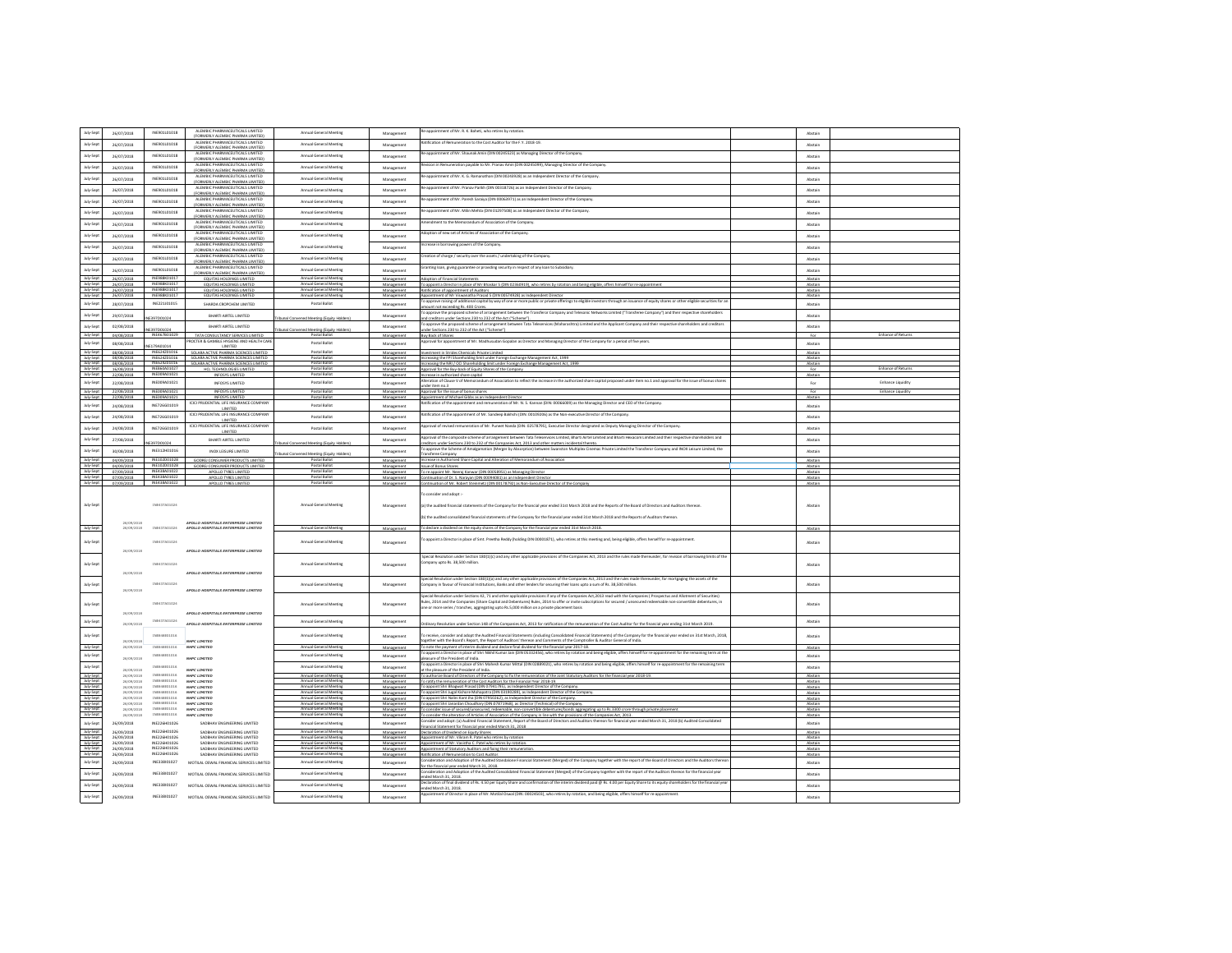| July-Sep               | 26/09/2018               | INE338/01027                               | MOTILAL OSWAL FINANCIAL SERVICES LIMITED                                                | Annual General Meeting                           | Managemen                | pointment of Mr. Navin Agarwal (DIN: 00024561) as Managing Director of the Company                                                                                                                                                                                                                                                                         | Abstai             |  |
|------------------------|--------------------------|--------------------------------------------|-----------------------------------------------------------------------------------------|--------------------------------------------------|--------------------------|------------------------------------------------------------------------------------------------------------------------------------------------------------------------------------------------------------------------------------------------------------------------------------------------------------------------------------------------------------|--------------------|--|
| July-Sep               | 26/09/2018               | INE338/01027                               | MOTILAL OSWAL FINANCIAL SERVICES LIMITED                                                | Annual General Meeting                           | Managemen                | ppointment of Mr. Aiay Menon (DIN: 00024589) as Whole-time Director of the Company                                                                                                                                                                                                                                                                         | Aberai             |  |
|                        |                          |                                            |                                                                                         |                                                  |                          | ppointment of Ms. Rekha Shah (DIN: 07072417) as an Independent Director of the Company.                                                                                                                                                                                                                                                                    |                    |  |
| July-Sep               | 26/09/2018               | INE338/01027                               | MOTILAL OSWAL FINANCIAL SERVICES LIMITED                                                | Annual General Meeting                           | Management               |                                                                                                                                                                                                                                                                                                                                                            | Abstair            |  |
| July-Sept              | 26/09/2018               | INE338/01027                               | MOTILAL OSWAL FINANCIAL SERVICES LIMITED                                                | Annual General Meeting                           | Management               | suance of Non-Convertible Debentures/Bonds on a private placement basis.                                                                                                                                                                                                                                                                                   | Abstail            |  |
| July-Sep               | 26/09/2018               | INE338/01027                               | MOTILAL OSWAL FINANCIAL SERVICES LIMITED                                                | Annual General Meeting                           | Manazement               | pproval to Material Subsidiary, Motilal Oswal Asset Management Company Limited for selling, Leasing and Disposing of its Assets in excess of twenty percent of its total asset<br>spectively in any financial year.                                                                                                                                        | Abstain            |  |
| July-Sept              | 26/09/2018               | INE797F01012                               | JUBILANT FOODWORKS LIMITED                                                              | Annual General Meeting                           | Management               | RDINARY BUSINESS: Adoption of Financial Statements (Standalone and Consolidated) of the Company and Reports thereon for the financial year ended March 31, 2018.                                                                                                                                                                                           | Abstair            |  |
| July-Sept              | 26/09/2018               | INF292F01012                               | JUBILANT FOODWORKS LIMITED                                                              | Annual General Meeting                           | Managemen                | <b>IDINARY BUSINESS: Declaration of dividend on Equity Shares</b>                                                                                                                                                                                                                                                                                          | Abstain            |  |
| July-Sept              | 26/09/2018               | INE797F01012                               | JUBILANT FOODWORKS LIMITED                                                              | Annual General Meeting                           | Management               | ORDINARY BUSINESS: Re-appointment of Mr. Hari S. Bhartia (DIN 00010499), who retires by rotation.                                                                                                                                                                                                                                                          | Abctain            |  |
| July-Sep               | 26/09/2018               | INE797F01012                               | JUBILANT FOODWORKS LIMITED                                                              | Annual General Meeting                           | Management               | RDINARY BUSINESS: Ratify Appointment of M/s. Deloitte Haskins and Sells LLP, Chartered Accountants (ICAI Registration No. 117366W/W-100018) as Statutory Auditors and<br>ing their remuneration.                                                                                                                                                           | Abstair            |  |
| July-Sept<br>July-Sept | 26/09/2018<br>26/09/2018 | INF292F01012<br>INE797F01012               | JUBILANT FOODWORKS LIMITED<br>JUBILANT FOODWORKS LIMITED                                | Annual General Meeting                           | Manazemen<br>Management  | PECIAL BUSINESS: Appointment of Mr. Ashwani Windlass (DIN 00042686) as an Independent Director<br>PECIAL BUSINESS: Appointment of Mr. Abhay Prabhakar Havaldar (DIN 00118280) as an Independent Director.                                                                                                                                                  | Abstain<br>Abstain |  |
| July-Sept              | 26/09/2018               | INE455T01018                               | JINDAL STAINLESS (HISAR) LIMITED                                                        | Annual General Meeting                           | Management               | RDINARY BUSINESS: Adoption of Standalone and Consolidated Financial Statements of the Company for the financial year ended 31st March, 2018 including Report of Board o                                                                                                                                                                                    | Abstain            |  |
|                        |                          | INE455T01018                               |                                                                                         | Annual General Meeting                           |                          | rectors and Auditors, (Ordinary Resolution)<br>DINARY BUSINESS: Appointment of Director in place of Mrs. Deepika Jindal (DIN:00015188), who retires by rotation and being eligible, offers herself for re-appointment.                                                                                                                                     |                    |  |
| July-Sept              | 26/09/2018               | INFASST01018                               | JINDAL STAINLESS (HISAR) LIMITED                                                        | Annual General Meeting                           | Managemen                | Irdinary Resolution)                                                                                                                                                                                                                                                                                                                                       | Abstain            |  |
| July-Sept<br>July-Sept | 26/09/2018<br>26/09/2018 | INE455T01018                               | <b>INDAI STAINLESS (HISARLI MITED)</b><br>JINDAL STAINLESS (HISAR) LIMITED              | Annual General Meeting                           | Managemen<br>Management  | ECIAL BUSINESS: Appointment of Mr. Abhyuday Jindal as the Managing Director of the Company.(Special Resolution)<br>SPECIAL BUSINESS: Appointment of Mr. Jagmohan Sood as Director, (Ordinary Resolution                                                                                                                                                    | Abstair<br>Abstain |  |
| July-Sept              | 26/09/2018               | <b>INE455T01018</b><br><b>INE455T01018</b> | JINDAL STAINLESS (HISAR) LIMITED                                                        | Annual General Meeting                           | Managemen                | PECIAL BUSINESS: Appointment of Mr. Jagmohan Sood as the Whole Time Director of the Company. (Ordinary Resolution)                                                                                                                                                                                                                                         | Abstain            |  |
| July-Sept<br>July-Sept | 26/09/2018<br>26/09/2018 | INFASST01018                               | JINDAL STAINLESS (HISAR) LIMITED<br>JINDAL STAINLESS (HISAR) LIMITED                    | Annual General Meeting<br>Annual General Meeting | Management<br>Managemen  | SPECIAL BUSINESS: Appointment of Mrs. Arti Luniva as an Independent Director, (Ordinary Resolution)<br>PECIAL BUSINESS: Reappointment of Maj. Gen. Kanwalit Singh Thind, VSM (Retd.) as an Independent Director. (Special Resolution                                                                                                                       | Abstain<br>Abstain |  |
| July-Sep               | 26/09/2018               | INE455T01018                               | JINDAL STAINLESS (HISAR) LIMITED                                                        | Annual General Meeting                           | Management               | SPECIAL BUSINESS: Approval for payment of commission to Mr. Ratan Jindal, Chairman (Non-Executive) of the Company as per SEBI (Listing Obligations and Disclosure                                                                                                                                                                                          | Abstain            |  |
| July-Sept              | 26/09/2018               | <b>INE455T01018</b>                        | JINDAL STAINLESS (HISAR) LIMITED                                                        | Annual General Meeting                           | Management               | irements) Regulations, 2015, as amended. (Special Resolution)<br>SPECIAL BUSINESS: Ratification of remuneration payable to M/s Ramanath Iver and Co., Cost Accountants, as Cost Auditors of the Company, for the financial war 2018-19.                                                                                                                    | Abstain            |  |
|                        |                          |                                            |                                                                                         |                                                  |                          |                                                                                                                                                                                                                                                                                                                                                            |                    |  |
| July-Sep               | 26/09/2018               | <b>INE455T01018</b>                        | JINDAL STAINLESS (HISAR) LIMITED                                                        | Annual General Meeting                           | Manazement               | SPECIAL BUSINESS: Increase in the aggregate limit for investment into the Company by the Foreign Portfolio Investors ("FPIs") upto 100% of the paid-up equity share capital of th<br>mpany on a fully diluted basis. (Special Resolution                                                                                                                   | Abstain            |  |
| July-Sept              | 26/09/2018               | INE455T01018                               | JINDAL STAINLESS (HISAR) LIMITED                                                        | Annual General Meeting                           | Management               | SPECIAL BUSINESS: Authority to enter into material related party contracts/ arrangements / transactions. (Ordinary Resolution)<br>PECIAL BUSINESS: Ratification of material related party contracts /arrangements/ transactions entered into during the financial year 2017-18. (Ordinary Resolution)                                                      | Abstain            |  |
| July-Sep               | 26/09/2018               | <b>INE455T01018</b>                        | JINDAL STAINLESS (HISAR) LIMITED                                                        | Annual General Meeting                           | Managemen                |                                                                                                                                                                                                                                                                                                                                                            | Abstair            |  |
| July-Sept<br>July-Sept | 26/09/2018<br>26/09/2018 | INE825A01012<br>INE825A01012               | VARDHMAN TEXTILES LIMITED<br>VARDHMAN TEXTILES LIMITED                                  | Annual General Meeting<br>Annual General Meeting | Manazemen<br>Management  | To adopt financial statements.<br>To declare Dividend.                                                                                                                                                                                                                                                                                                     | Abstain<br>Abstain |  |
| July-Sept              | 26/09/2018               | INE825A01012                               | VARDHMAN TEXTILES LIMITE                                                                | Annual General Meeting                           | Manazemer                | re-appoint Mr. Sachit Jain as a director liable to retire by rotation                                                                                                                                                                                                                                                                                      | Abstain            |  |
| July-Sept              | 26/09/2018               | INE825A01012<br>INE825A01012               | VARDHMAN TEXTILES LIMITED                                                               | Annual General Meeting<br>Annual General Meeting | Management               | To appoint Dr. Parampal Singh as an Independent Director of the Compa                                                                                                                                                                                                                                                                                      | Abstain            |  |
| July-Sept<br>July-Sept | 26/09/2018<br>26/09/2018 | INE825A01012                               | VARDHMAN TEXTILES LIMITED<br>VARDHMAN TEXTILES LIMITED                                  | Annual General M                                 | Management<br>Manazement | o re-appoint Mr. Devendra Bhushan Jain as an Independent Director of the Company<br>To Ratify remuneration payable to Cost Auditors for the financial year ending 31st March. 2019                                                                                                                                                                         | Abstain<br>Abstain |  |
| July-Sept              | 26/09/2018               | INE825A01012                               | VARDHMAN TEXTILES LIMITED                                                               | Annual General Meeting                           | Management               | to re-appoint Mr. Shri Paul Oswal as the Managing Director of the company                                                                                                                                                                                                                                                                                  | Abstain            |  |
| July-Sept<br>July-Sept | 26/09/2018<br>26/09/2018 | INE825A01012<br>INE825A01012               | VARDHMAN TEXTILES LIMITED<br>VARDHMAN TEXTLES LIMITED                                   | Annual General Me<br>Annual General Meeting      | Manazement<br>Manage     | To approve continuation of directorship of Mr. Subash Khanchand Billani as a Non- Executive Director of the Compan                                                                                                                                                                                                                                         | Abstain<br>Abstain |  |
| July-Sept              | 26/09/2018               |                                            | VARDHMAN TEXTILES LIMITED                                                               |                                                  | Management               | approve continuation of directorship of Mr. Prafull Anubhai as a Non- Executive Director of the Co.<br>To approve continuation of directorship of Mr. Ashok Kumar Kundra as a Non-Executive Director of the Company.                                                                                                                                       | Abstain            |  |
|                        |                          |                                            |                                                                                         |                                                  |                          | give consider and adont the Revenue Account. Profit and Loss Account and Receipts and Payments Account for the war ended March 31, 2018 and the Ralance sheet as at                                                                                                                                                                                        |                    |  |
| July-Sept              | 26/09/2018               | INE123W01016                               | SBI LIFE INSURANCE COMPANY LIMITED                                                      | Annual General Meeting                           | Managemen                | at date together with the Reports of the Board of Directors and Auditors thereon and comments of the Comptroller & Auditor General of India                                                                                                                                                                                                                | Abstain            |  |
| July-Sept              | 26/09/2018               | INE123W01016                               | SBI LIFE INSURANCE COMPANY LIMITED                                                      | Annual General Meeting                           | Management               | Confirm the interim dividend paid by the Company as final dividend for the Financial Year ended March 31, 2018.                                                                                                                                                                                                                                            | Abstain            |  |
| July-Sep               | 26/09/2018               | INE123W01016                               | SBLUEF INSURANCE COMPANY UMITED                                                         | Annual General Meeting                           | Management               | pooint a Director in the place of Mr. Gerard Binet, Director (DIN 00066024) who retires by rotation as per the provisions of Section 152 of the Companies Act, 2013 and, being                                                                                                                                                                             | Abstain            |  |
| July-Sept              | 26/09/2018               | INE123W01016                               | SBI LIFE INSURANCE COMPANY LIMITED                                                      | Annual General Meeting                           | Management               | igible, offers himself for re-appointment.<br>atification of appointment of Joint Statutory Auditors and to fix their remuneration.                                                                                                                                                                                                                        | Abstain            |  |
| July-Sept              | 26/09/2018               | INE123W01016                               | SBI LIFE INSURANCE COMPANY LIMITED                                                      | Annual General Meeting                           | Mana                     | intment of Mr. Sanieey Nautival as Managing Director and Chief Executive Officer (DIN: 08075972).                                                                                                                                                                                                                                                          | Abstain            |  |
| July-Sept              | 26/09/2018               |                                            | INE123W01016 SBI LIFE INSURANCE COMPANY LIMITED                                         | Annual General Meeting                           | Management               | Approval of SBI Life Employee Stock Option Plan 2018 and Scheme 2018.<br>consider and adopt:                                                                                                                                                                                                                                                               | Abstain            |  |
| July-Sep               |                          | INE067A01029                               | G POWER AND INDUSTRIAL SOLUTIONS LIM                                                    | Annual General Meeting                           | Management               | a) the Audited Standalone Financial Statements of the Company for the financial<br>year ended 31 March 2018, together with the reports of the Board of Directors and<br>Auditors thereon: and<br>the Audited Consolidated Financial Statements of the Company for the financial<br>year ended 31 March 2018, together with the report of Auditors thereon. | Abstain            |  |
| July-Sept              | 27/09/2018               |                                            |                                                                                         |                                                  |                          |                                                                                                                                                                                                                                                                                                                                                            |                    |  |
|                        |                          |                                            | CG POWER AND INDUSTRIAL SOLUTIONS LIMITE                                                | Annual General Meeting                           | Management               | of Director retiring by rotation Mr B Hariharan (DIN: 00012432)                                                                                                                                                                                                                                                                                            | Abstain            |  |
| July-Sept              |                          |                                            | CG POWER AND INDUSTRIAL SOLUTIONS LIMIT.                                                | Annual General Meeting                           | Administration           | Re-appointment of Director retiring by rotation Mr K N Neelkant (DIN: 05122610)                                                                                                                                                                                                                                                                            |                    |  |
| July-Sep               |                          | INE067A01029                               |                                                                                         | Annual General Meeting                           | Manazement               | intment of M/s. S R B C & Co LLP, Chartered Accounts (Firm Registration No. 324982E/E300003) and M/s. K.K. Mankeshwar & Co., Chartered Accountants (Firm Registrati<br>o. 106009W) as Joint Statutory Auditors of the Company, for a term of five years, from the conclusion of ensuing 81st Annual General Meeting of the Company till the                | Abstain            |  |
| July-Sept              | 27/09/20                 | INE067A01029                               | CG POWER AND INDUSTRIAL SOLUTIONS LIMIT<br>CG POWER AND INDUSTRIAL SOLUTIONS LIMITI     | Annual General Meeting                           | Management               | Lusion of the 86th Annual General Meeting of the Company.<br>atification of Remuneration to Cost Auditor                                                                                                                                                                                                                                                   | Abstain            |  |
| July-Sept              | 27/09/2018               |                                            | CG POWER AND INDUSTRIAL SOLUTIONS LIMITI                                                |                                                  | Management               | ointment of Independent Director Mr Ashish Kumar Guha (DIN:00004364).                                                                                                                                                                                                                                                                                      | Abstain            |  |
| July-Sep               |                          |                                            | CG POWER AND INDUSTRIAL SOLUTIONS LIMIT.                                                | Annual General Meeting                           | Management               | proval on Remuneration of Mr K N Neelkant, CEO and Managing Director.<br>oval for Buy-back of equity shares of the Company on a proportionate basis through "Tender Offer" route under the Securities and Exchange Board of India (Buyback o                                                                                                               | Abctair            |  |
| July-Sep               |                          | INE356A01018                               |                                                                                         | Postal Ballot                                    | Manazement               | curities) Regulations, 1998, by means of special resolution, for an amount not exceeding Rs.9,882.75 million (Rupees nine thousand eight hundred and eighty two million and                                                                                                                                                                                | Abstain            |  |
| July-Sept              |                          | INE761H01022                               | MASTS / IMITAD<br>PAGE INDUSTRIES LIMITED                                               | Postal Ballot                                    | Management               | ion fifty thousands).<br>pointment of Mr. Shamir Genomal as Deputy Managing Director.                                                                                                                                                                                                                                                                      | Abstair            |  |
| July-Sep               |                          | INE213A01029                               |                                                                                         | Annual General Meeting                           | Management               | receive, consider and adopt the Audited Financial Statements including Consolidated Financial Statements of the Company for the financial year ended on 31st March, 2018,                                                                                                                                                                                  | Abstain            |  |
| July-Sep               | 27/09/201                |                                            | <b>IL AND NATURAL GAS CORPORATION LIMITE</b><br>OIL AND NATURAL GAS CORPORATION LIMITED | Annual General Meeting                           | Managemen                | gether with the Board's Report and the Auditors' Report thereon and Comments of the Comptroller & Auditor General of India.<br>declare final dividend on equity shares for the financial year 2017-18.                                                                                                                                                     | Abstain            |  |
| July-Sept              | 27/09/2018               | INE213A01029                               | OIL AND NATURAL GAS CORPORATION LIMITED                                                 | Annual General Meeting                           | Management               | b appoint a Director in place of Shri Ajay Kumar Dwivedi, who retires by rotation and being eligible, offers himself for re-appointment                                                                                                                                                                                                                    | Abstain            |  |
| July-Sep               | 27/09/20                 | INE213A01029                               | OIL AND NATURAL GAS CORPORATION LIMITED                                                 | Annual General Meeting                           | Managemen                | sthorise Board of Directors of the Company to fix the remuneration of the Auditors of the Company for the Financial Year 2018-19, in terms of the provisions of Section<br>39(5) read with Section 142 of the Companies Act, 2013.                                                                                                                         | Abstain            |  |
| July-Sept              | 27/09/20:                | INE213A01029                               | OIL AND NATURAL GAS CORPORATION LIMITED                                                 | Annual General Meeting                           | Managemen                | appoint Smt. Ganga Murthy (DIN 07943103) as Director of the Company.                                                                                                                                                                                                                                                                                       | Abstain            |  |
| July-Sept<br>July-Sep  | 27/09/201                | INE213A01029                               | OIL AND NATURAL GAS CORPORATION LIMITED                                                 | Annual General Meeting<br>Annual General Meetin  | Management               | appoint Shri Shashi Shanker (DIN 06447938) as Director of the Company.                                                                                                                                                                                                                                                                                     | Abstain            |  |
| July-Sep               | 27/09/2<br>27/09/2018    | INE213A01029                               | OIL AND NATURAL GAS CORPORATION LIMITED<br>OIL AND NATURAL GAS CORPORATION LIMITED      | Annual General Meeting                           | Managemen<br>Management  | appoint Dr. Sambit Patra (DIN 03029242) as Director of the Company<br>o appoint Shri Subhash Kumar (DIN-07905656) as Director of the Compa                                                                                                                                                                                                                 | Abstain<br>Abstain |  |
| July-Sept              |                          | INE213A01029<br>INE213A01                  | OIL AND NATURAL GAS CORPORATION LIMITED                                                 | Annual General Meeting                           | Manazemen                | appoint Shri Rajesh Shyamsunder Kakkar (DIN 08029135) as Director of the Company                                                                                                                                                                                                                                                                           | Abstain            |  |
| July-Sep<br>July-Sept  | 27/09/201                | INE213A0                                   | OIL AND NATURAL GAS CORPORATION LIMITED<br>OIL AND NATURAL GAS COR                      | Annual General Meeting<br>Annual General Mee     | Management<br>Manazemer  | To appoint Shri Sanjay Kumar Moitra (DIN 08065998) as Director of the Company.<br>eration of the Cost Auditors for the financial year ending 31st March, 2019.                                                                                                                                                                                             | Abstain<br>Abstain |  |
| July-Sept              | 27/09/201                |                                            | OIL AND NATURAL GAS CORPORATION LIMITED                                                 | Annual General Meeting                           | Management               | Adoption of revised Memorandum of Association and the Articles of Association of the Company.                                                                                                                                                                                                                                                              | Abstain            |  |
| July-Sept              | 27/09/20                 | INE213A01029                               | OIL AND NATURAL GAS CORPORATION LIMITED                                                 | Annual General Meeting<br>Annual General Meeting | Manazement<br>Manazement | lelated Party Transaction of the Company with ONGC Petro-additions Limited (OPaL), an Associate Company                                                                                                                                                                                                                                                    | Abstain            |  |
| July-Sep<br>July-Sept  | 27/09/2018               |                                            | CAPLIN POINT LABORATORIES LIMITED<br>INE475E01026 CAPLIN POINT LABORATORIES LIMITED     | Annual General Meeting                           | Management               | <b>Adoption of Financial Statements</b>                                                                                                                                                                                                                                                                                                                    | Abstain<br>Abstain |  |
| July-Sept              |                          | IND475<br>INE475E01026                     | CAPLIN POINT LABORATORIES LIMITED                                                       |                                                  | Manazement               | .<br>Daclaration of Dividend on equity shares<br>Appointment of Mr D P Mishra , who retires by rotation and being eligible , offers himself for re-app                                                                                                                                                                                                     | Abstain<br>Abstain |  |
| July-Sept<br>July-Sept | 27/09/2018               |                                            | CAPLIN POINT LABORATORIES LIMITED<br>CAPLIN POINT LABORATORIES LIMITED                  | Annual General Meeting<br>Annual General Meeting | Management<br>Manazement | Re-appointment of Mr V Thirumalai as an Independent Director for a second term of five year:<br>appointment of Dr K Nirmala Prasad as an Independent Director for a second term of five year                                                                                                                                                               | Abstain            |  |
| July-Sept              |                          |                                            | CAPLIN POINT LABORATORIES LIMITED                                                       | Annual General Meetin                            |                          | Re-appointment of Mr R Viswanathan as an Independent Director for a second term of five year                                                                                                                                                                                                                                                               |                    |  |
| July-Sept              |                          | INE475E01026                               | CAPLIN POINT LABORATORIES LIMITED                                                       | Annual General Meetin                            | Managemen                | Grant of options to the employees of the Subsidiaries under Caplin Point Employee Stock Option Plan -2017                                                                                                                                                                                                                                                  | Abstair            |  |
| July-Sept              | 27/09/2018               | INE917M01012                               | DILIP BUILDCON LIMITED                                                                  | Annual General Meeting                           | Managemen                | footion of the Audited IndAS Standalone and Consolidated Financial statements<br>mpany for the Financial Year ended March 31,2018 and the Reports of the Board of Directors                                                                                                                                                                                | Abstair            |  |
| July-Sept              | 27/09/2018               | INE917M01012                               | DILIP BUILDCON LIMITED                                                                  |                                                  | Manazemer                | d Auditors thereon                                                                                                                                                                                                                                                                                                                                         | Abstair            |  |
| July-Sep               | 27/09/2018               | INE917M01012                               | DILIP BUILDOON UMITED                                                                   | Annual General Meeting                           | Management               | Declaration ot Dividend for the year cncco March 31, 2018"<br>annoint a Director in glace of Mr. Oevendra Iain (DIN 02374610), who retires hy                                                                                                                                                                                                              | Ahctair            |  |
|                        |                          |                                            |                                                                                         |                                                  |                          | station under the provisions of the Companies Act, 2013 and being eligible, offers himself for reappointment<br>To fix the remuneration plus applicable taxes payable to M/s Mukund M. Chitale & Co., Chartered Accountants, Mumbai (ICAI Firm Registration No.106655W) and M/s MSG &                                                                      |                    |  |
| July-Sep               | 27/09/2018               | INE917M01012                               | DILIP BUILDCON LIMITED                                                                  | Annual General Meeting                           | Management               | ASSOCIATES, Chartered Accountants, Bhopal (ICAI Firm Registration No.010254C), Joint Statutory Auditors of the Company.                                                                                                                                                                                                                                    | Abstain            |  |
| July-Sep               | 27/09/2018               | INE917M01012                               | DILIP BUILDOON UMITED                                                                   | Annual General Meeting                           | Management               | pointment of Mr. Malay Mukherjee (DIN: 02272425), as Director in the category<br>an independent Director of the Company                                                                                                                                                                                                                                    | Abstain            |  |
| July-Sep               | 27/09/2018               | INF917M01012                               | DILIP BUILDCON LIMITED                                                                  | Annual General Meeting                           | Managemen                | isation of remuneration of Mis Vogesh choorasta & Associates, Cost Accountants                                                                                                                                                                                                                                                                             | Abstain            |  |
|                        |                          |                                            |                                                                                         |                                                  |                          | Bhopal, Cost Auditnr of the Company for the Financial Year 7018-19:                                                                                                                                                                                                                                                                                        |                    |  |
| July-Sep               | 27/09/2018               | INE917M01012                               | DILIP BUILDCON LIMITED                                                                  | Annual General Meeting                           | Management               | .<br>Re appointment of Mr. Aditya Vi jay Singh (DIN: 03585519) as Director in the<br>carcgorv of an Independent Director of the Company for second consecutive term of five Years and will<br>tinue after attaining the age of 75 Years                                                                                                                    |                    |  |
| July-Sep               | 27/09/2018               | INE917M01012                               | DILIP BUILDCON LIMITED                                                                  | Annual General Meeting                           | Manazement               | Re appointment of Mr. Ashwini Verma (DIN: 06939756) as an independent Director of the Company, not liable to retire by rotation and to hold office for a second term of 5                                                                                                                                                                                  | Abstain            |  |
|                        |                          |                                            |                                                                                         |                                                  |                          | ivel consecutive vears<br>le appointment of Mr. Amosh Kumar Guota (DIN: 06941839) as an Independent Director of the Company, not liable to retire by rotation and to hold office for a second term of                                                                                                                                                      |                    |  |
| July-Sep               | 27/09/2018               | INE917M01012                               | DILIP BUILDCON LIMITED                                                                  | Annual General Meeting                           | Manazement               | (five) consecutive years                                                                                                                                                                                                                                                                                                                                   | Abstain            |  |
| July-Sep               | 27/09/2018               | INE917M01012                               | DILIP BUILDCON LIMITED                                                                  | Annual General Meeting                           | Management               | For continuation of holding the office of Mr. Satish Chandra Pandey (DIN: 07072768) who has attained the age of 78 years on May 11, 2018 and for directorship in the                                                                                                                                                                                       | Abstain            |  |
| July-Sept              | 27/09/2018               | INE917M01012                               | DILIP BUILDCON LIMITED                                                                  | Annual General Meeting                           | Manazement               | ategory of an independent Director for his remaining tenure<br>To re-appoint Mr. Dilip Suryavandri (DIN: 00039944) as the Managing Director and also designated as Chairman of the Company for a further term/period of 3 (three)                                                                                                                          | Abstain            |  |
| July-Sep               | 27/09/2018               | INE917M0101                                | DILIP BUILDCON LIMITED                                                                  | Annual General Meeting                           | Manazement               | To re-appoint Mrs. Seema Survayanshi (DIN: 00039946) as the Whole-time Director of the Company for a further term/ period of 3 (three) years                                                                                                                                                                                                               | Abstain            |  |